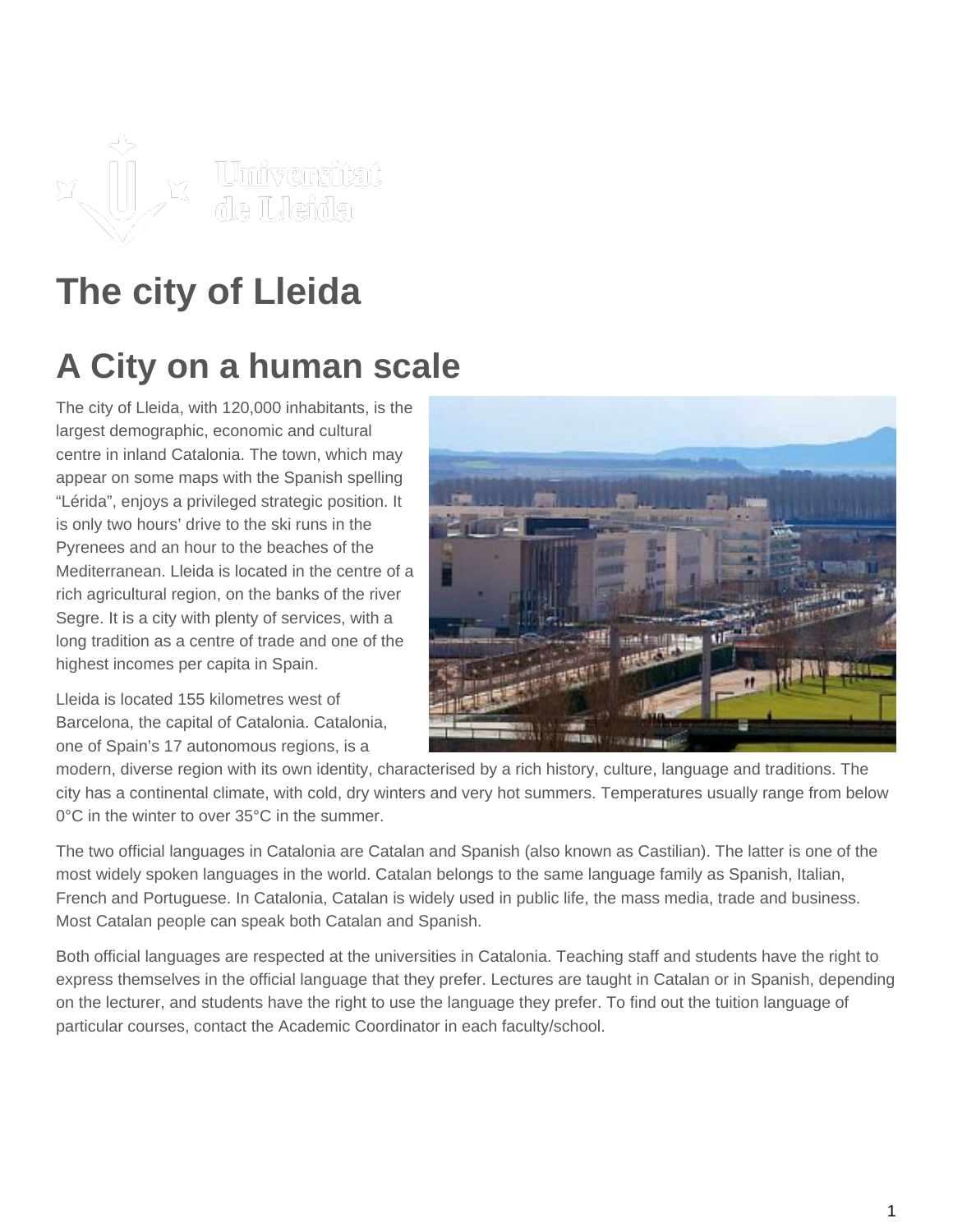### **The region: between the Pyrenees and the Mediterranean**



The variety of landscapes (the Pre-Pyrenees and Pyrenees, the Plain of Lleida and the semiarid area of the southern counties) constitute an incomparable natural laboratory, which invites all visitors to explore the region. Skiing, adventure sports, fishing, walking along the banks of the Segre, admiring the landscapes of the dry regions or visiting unique terrains such as the wetland zones of La Mitjana, Utxesa and the Baix Cinca are some of the region's most popular attractions. The extensive Oligocene and Miocene tabular formations, which cover practically the whole of the southern part of the region, and the alluvial material, mainly found along the river courses of the Segre and the Ebro, add further appeal to the area. The Mesozoic formations in the area of Montsec are also less than an hour's drive away. The geological and palaeontological interest of the area makes it an outstanding centre of scientific learning.

Catalan Romanesque architecture is a common feature in the region with fine examples such as the Vall de Boí, which has been declared a World

Heritage Site, and in the Aran Valley. Closer by are the monasteries of Vallbona de les Monges, Santes Creus and Poblet (on the Cistercian Route), or the Seu Vella, a notable example of the Gothic art in the city.

## **The University in Lleida**

The University of Lleida has a number of campuses scattered across the city. Each building and its surroundings form part of an interrelated system that constitutes a functional unit, which blends into the urban fabric. Each campus has been designed to create a pleasant academic atmosphere that is conducive to study, research and debate.

#### However, it can be said that the University of Lleida is located

on one street, with the School of Agricultural Engineering at one end and the Cappont Campus at the other, and the Health Sciences and Rectorate campuses lying between the two. A former seminary on the Rambla d'Aragó was refurbished by the architects Miquel Espinet, Ramon M. Puig and Toni Ubach, and now houses the Rectorate, general university services and the Faculty of Arts. It is opposite another of the city's outstanding buildings, the old maternity hospital, which was converted into the public library by the architect Gelabert.

The Campus of the School of Agricultural Engineering is on the Huesca-Lleida highway. It stands on eleven hectares of land formerly owned by Lleida Provincial Council that until a few years ago was open farmland.